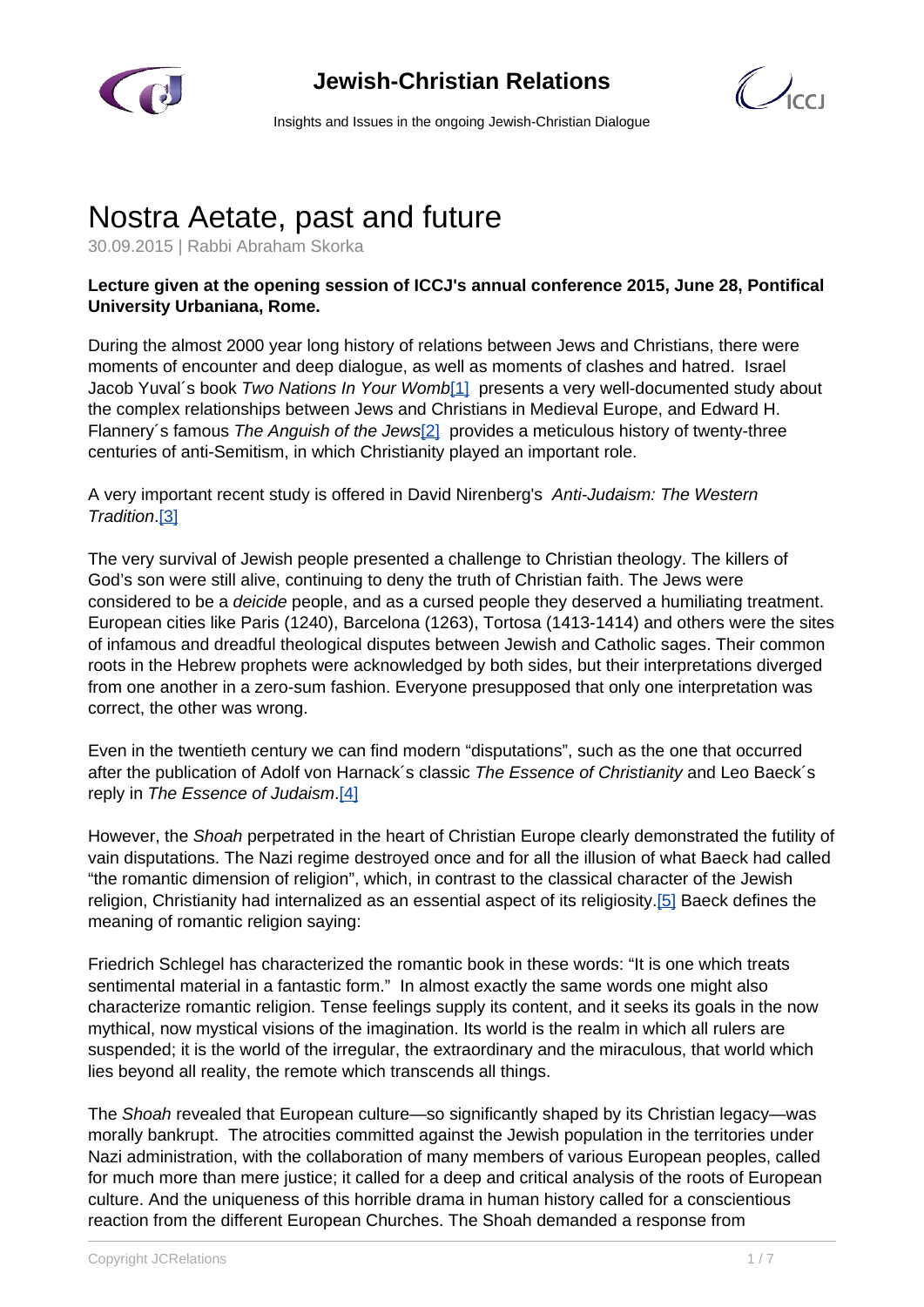## Christianity.

Pope Pius XII passed away on October  $9<sup>th</sup>$  1958. All of the relevant documentary evidence regarding his role during the Shoah has yet to be examined. Neither has evidence come to light that he grappled after the fact with the theological problems raised by the Shoah. It seems that it was left to his successor, Pope Saint John XXIII, who did so much to rescue Jews during the Second World War, to accept the unavoidable challenge.

On October 11<sup>th</sup> 1962, after two years of preparations, the Second Vatican Council opened its sessions. On October 28<sup>th</sup> 1965, the Declaration Nostra Aetate was approved by 2221 votes in favor with 88 against. Blessed Paul VI solemnly promulgated the Catholic Church's first significant engagement with the reality of religious pluralism in general and the reality of ongoing Jewish life in particular.

There are three main affirmations in the document. First: The Jewish people are still beloved by God. Second: one cannot ascribe the death of Jesus indiscriminately to the entire Jewish population of his time — much less so to any of its descendants. Even though for theological reasons[6] the infamous word "deicide" does not appear in the text,; the prohibition of blaming the Jews as the killers of God becomes explicit. And third: there appears an explicit condemnation of all kinds of anti-Semitic expressions or teachings.

The declaration was originally intended to address the relationship between the Catholic Church and the Jews; only later were paragraphs related to Islam and other religions added. John XXIII was the one who took the initiative for such a declaration and entrusted its first rendition to Cardinal Augustin Bea<sup>[7]</sup>, who maintained a fruitful dialogue with Rabbi Abraham Joshua Heschel on the subject. Ultimately, Nostra Aetate fulfilled the proposals presented to Cardinal Bea by Rabbi Heschel in a famous memorandum<sup>[8]</sup> of Mav 22<sup>nd</sup> 1962.

In his address at the Roman Synagogue on April 13<sup>th</sup> 1986, Pope Saint John Paul II referred to the relevance of Nostra Aetate No. 4 and the last mentioned documents. This visit of a Pope to a Synagogue and the establishment of diplomatic relations between the Holy See and the State of Israel in 1993 have marked a new horizon for the relations between Jews and the Roman Catholic Church.

For Cardinal Jorge Mejía one of the most important goals in the advancement of the dialogue was the presence and participation in the dialogue of rabbis from the Chief Rabbinate of Israel.

Jews were aware of these changes and gestures, and they responded in different ways. This leads me to another document that should be mentioned. I am referring to Dabru Emet: A Jewish Statement on Christians and Christianity composed by a group of Jewish thinkers and signed by 220 intellectuals, which was published in The New York Times' edition of September 10<sup>th</sup> 2000. This document tried to pave a way for the development of the relationship in response to the steps taken by the Holy See. It stated eight major points: 1) Jews and Christians worship the same God. 2) Jews and Christians seek authority from the same Book. 3) Christians can respect the claim of the Jews to the land of Israel. 4) Jews and Christians together accept the moral principles of the Torah (Pentateuch). 5) Nazism is not a Christian phenomenon. 6) The controversy between Jews and Christians will not be settled until God redeems the entire world as promised in Scripture and no one should be pressed into accepting another's faith. 7) A new relationship between Jews and Christians will not weaken Jewish practice. 8) Jews and Christians must work together for justice and peace.

Several points of the document did not achieve consensus among Jews, especially the affirmation that Nazism was not a Christian phenomenon. The text, on that point, literally states: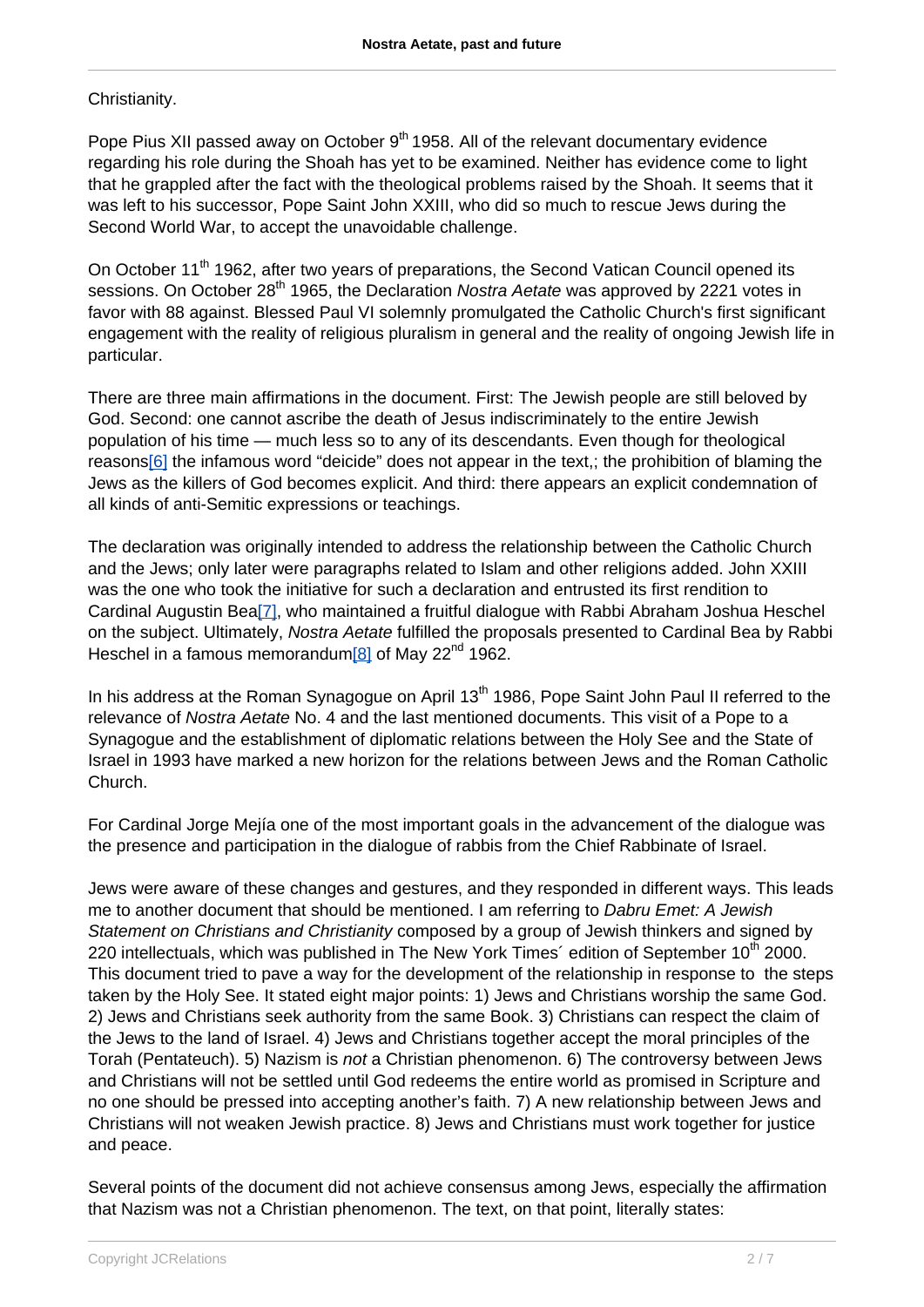Nazism was not a Christian phenomenon. Without the long history of Christian anti-Judaism and Christian violence against Jews, Nazi ideology could not have taken hold nor could it have been carried out. Too many Christians participated in, or were sympathetic to, Nazi atrocities against Jews. Other Christians did not protest sufficiently against these atrocities. But Nazism itself was not an inevitable outcome of Christianity. If the Nazi extermination of the Jews had been fully successful, it would have turned its murderous rage more directly to Christians. We recognize with gratitude those Christians who risked or sacrificed their lives to save Jews during the Nazi regime. With that in mind, we encourage the continuation of recent efforts in Christian theology to repudiate unequivocally contempt of Judaism and the Jewish people. We applaud those Christians who reject this teaching of contempt, and we do not blame them for the sins committed by their ancestors.

On this subject, Cardinal Walter Kasper wrote the following in 2010[9]:

The history of Jewish-Christian relations is complex and difficult. In addition to some better times, as when bishops took Jews under their protection against pogroms by mobs, there were dark times that have been especially impressed upon the collective Jewish consciousness. The Shoah, the State-sponsored organized murder of approximately six million European Jews, based on primitive racial ideology, is the absolute low point in this history. The Holocaust cannot be attributed to Christianity as such, since it also had clear anti-Christian features. However, centuries-old Christian theological anti-Judaism contributed as well, encouraging a widespread antipathy for Jews, so that ideologically and racially motivated anti-Semitism could prevail in this terrible way, and the resistance against the outrageous inhuman brutality did not achieve that breadth and clarity that one should have expected.

Cardinal Kasper's observation has this further implication, in the words of John T. Pawlikowski[10]:

The church cannot enter into a fully authentic dialogue with the Jewish community, nor present itself and its teaching as a positive moral voice in contemporary society until it has cleansed its soul of its role in contributing to anti-Semitism.

However, the issue of the role played by perennial Christian antisemitism in providing a seedbed for twentieth-century Nazi racism still awaits full exploration. A clear and unambiguous reckoning by Christians of all denominations is still expected by Jews with regard to all the components of Christian anti-Semitism, not only those found in the Patristic literature, but also those contributory elements that can be found in the New Testament, such as John 8: 43-47.

Other objections to *Dabru Emet* came from Jews[11] who consider Christianity as a "strange" worship" –idolatry. On the other hand, Rabbinical personalities such as HaRav Itzhak Isaac HaLevi Herzog[12], Hayim David HaLevi[13], and others have established on clear halakhic grounds that Christianity is a non-idolatrous religion.

Dabru Emet also elicited criticisms from all those in the Jewish people who do not accept theological interfaith dialogue. Meir Soloveitchik, the great nephew of the famous Rabbi Joseph Ber Soloveitchik, published in the magazine *Forward*'s issue of April 25<sup>th</sup> 2003, a very interesting article entitled "How Soloveitchik Saw Interreligious Dialogue". In it, he explains his understanding of Rav Soloveitchik´s reasons for refusing such dialogue:

"The Rav's opposition to communal, and organizational interfaith dialogue was partly predicated upon the prediction that in our search for common ground — a shared theological language — Jews and Christians might each sacrifice our insistence on the absolute and exclusive truth of our respective faiths, blurring the deep divide between our respective dogmas. In an essay titled "Confrontation," Rabbi Soloveitchik argued that a community's faith is an intimate, and often incommunicable affair. Furthermore, a faith by definition insists "that its system of dogmas,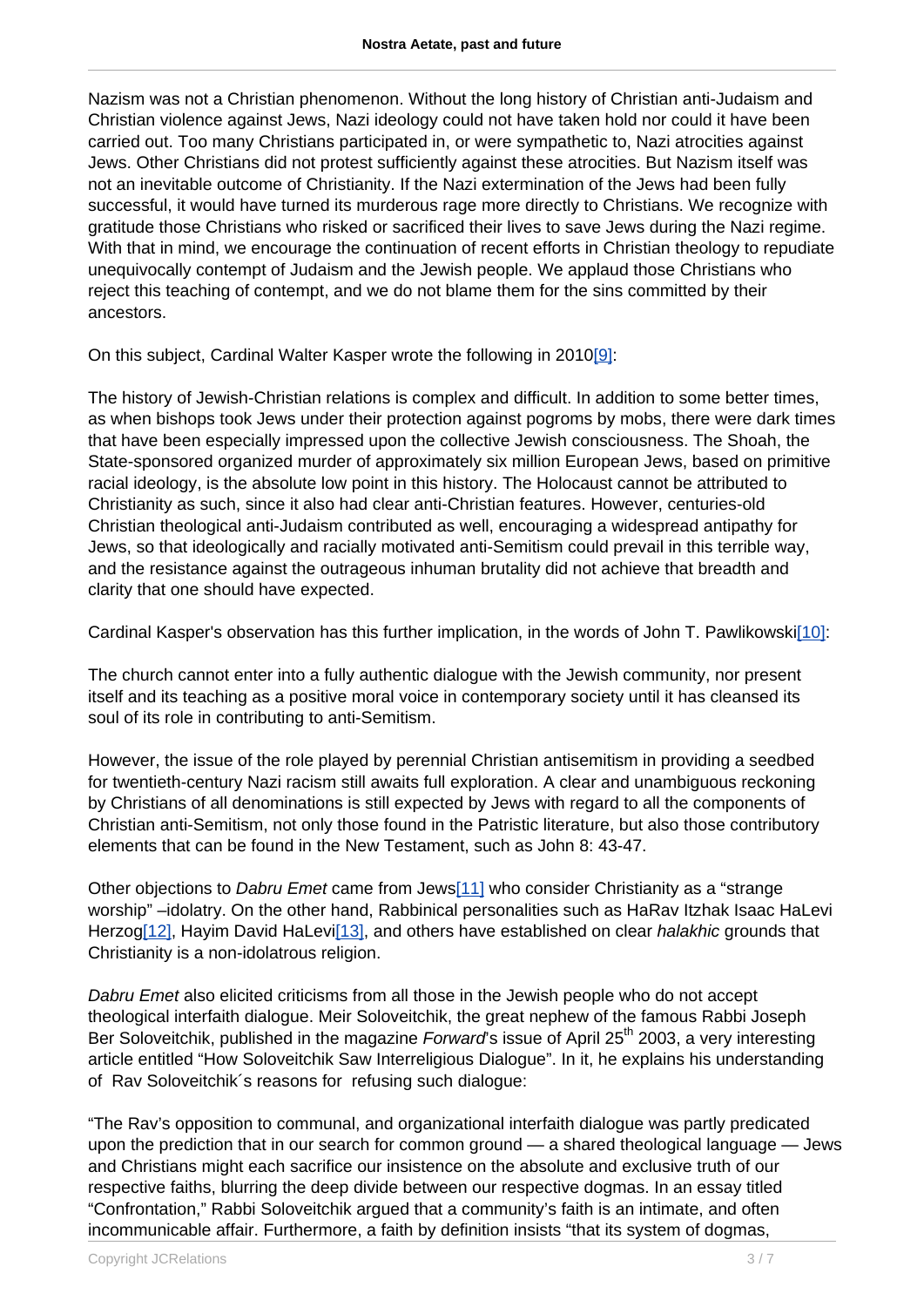doctrines and values is best fitted for the attainment of the ultimate good." In his essay, the Rav warned that sacrificing the exclusive nature of religious truth in the name of dialogue would help neither Jews nor Christians. Any "equalization of dogmatic certitudes, and waiving of eschatological claims, spell the end of the vibrant and great faith experiences of any religious community", he wrote.

It seems to me that Rabbi Soloveitchik´s position could be understood only if dialogue is seen in a superficial way, when the dialogue has as its objective merely a sympathetic relationship. Authentic dialogue means much more than that. Martin Buber´s teaching about interpersonal "I-Thou" relationships must be considered here.

The core of Buber´s philosophy is the essence of dialogue, one that could be developed by each one with himself, with the other, with Nature and with God. He maintained intensive dialogues with Christian theologians such as Rudolf Bultmann, Albert Schweitzer, Rudolf Otto and Leonhard Ragaz, which proved crucial to Buber's own understanding of the New Testament. And it was through that knowledge, which he acquired through a deep dialogue, that he came to affirm that Judaism and Christianity were "two types of faith".

In a book entitled precisely Two Types of Faith, [14] Buber concludes:

The faith of Judaism and the faith of Christendom are by nature different in kind, each in conformity with its human basis, and they will indeed remain different, until mankind is gathered in from the exiles of the ´religions´ into the Kingship of God. But an Israel striving after the renewal of its faith through the rebirth of the person and a Christianity striving for the renewal of its faith through the rebirth of nations would have something as yet unsaid to say to each other and help to give to one another-hardly to be conceived at the present time.

Buber proposes in this book a way to develop a deep dialogue with the Christian World. The conditions under which Buber wrote the book are very significant. He composed the text in the midst of battles in Jerusalem during the independence war in 1948, three years after the Shoah. In his own words<sup>[15]:</sup>

I wrote this book in Jerusalem during the days of its so-called siege, or rather in the chaos of destruction which broke out within it. I began it without a plan, purely under the feeling of a commission, and in this way chapter after chapter has come into being. The work involved has helped me to endure in faith this war, for me the most grievous of the three.

Buber's treasuring of interreligious dialogue because of his own prior experiences, even when he was immersed in such a conflicted situation, challenges Soloveitchik's claim about the impossibility of meaningfully conversing across religious lines.

My own friendships and profound religious dialogues with Christians are not only very meaningful to me, they have also helped me grow spiritually as a religious person.

Martin Buber has additional lessons to teach us. In his effort to understand Christianity in its essence, Buber differentiated between Pauline Christianity and Jesus´ teachings in the Gospels. The latter he understood in terms of the pure Jewish belief in God – *Emunah*- and he argued that a Hellenistic Pauline syncretism transformed that belief into a Greek Pistis.

Buber was not alone in conducting an analysis of the beginnings of Christianity in order to understand its defining nature as a means to inform the dialogue from the Jewish side. It was also the approach used by Joseph Klausner[16] and David Flusser.

Like Buber, Flusser saw the figure of Paul of Tarsus as crucial. He argued that "Only from the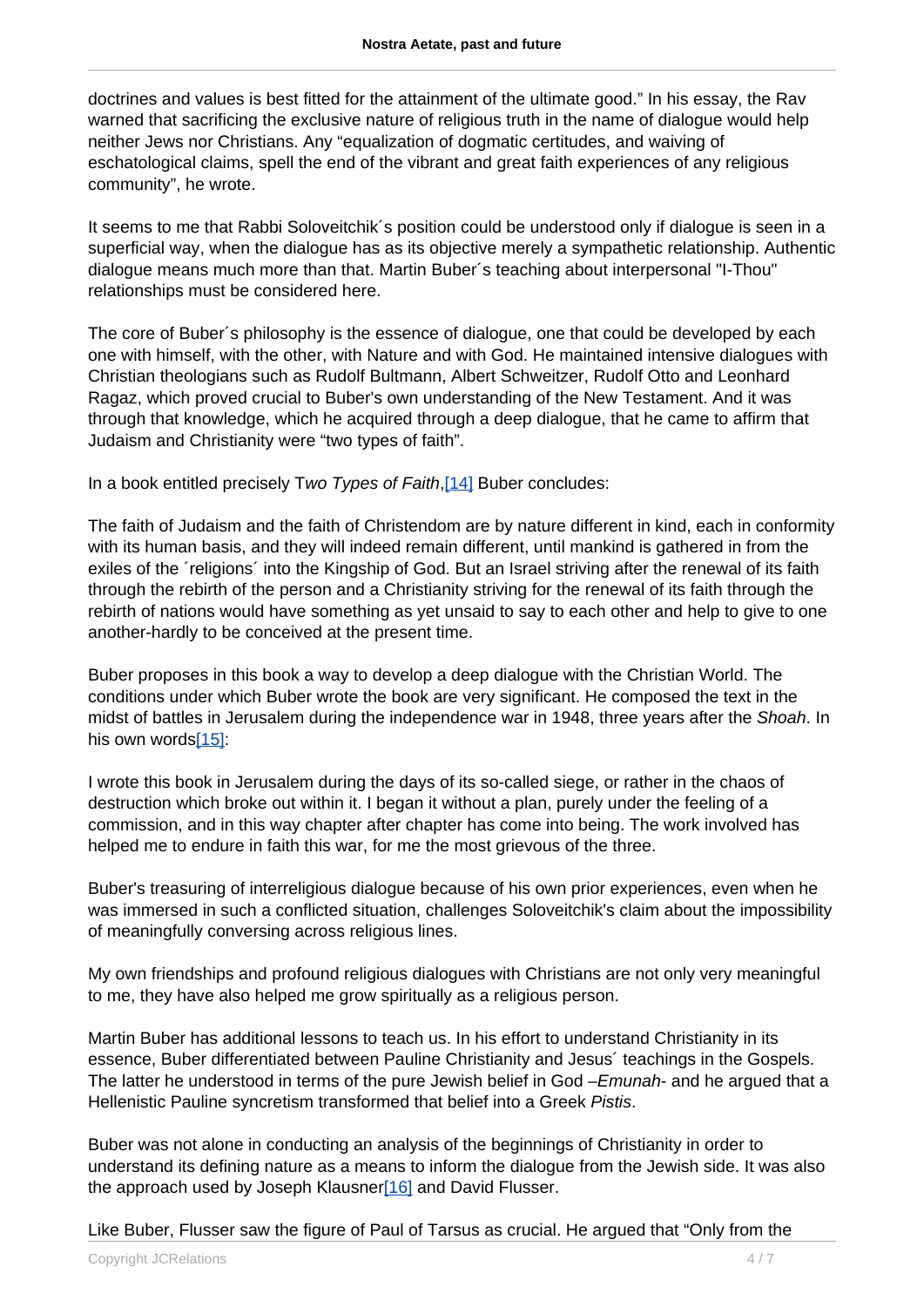Synoptic Gospels do we know the faith of Jesus; outside them, it is the faith in Christ that is mostly presented and developed."[17] Flusser says:

Paul was the most important factor in a trend which gave birth to Christianity as a distinct religion, because he deepened its Christology and stressed the inevitable necessity of accepting it for salvation, and he was the most extreme exponent of the doctrine that Jewish way of life had no validity for Christians. The Gentile Christians in Rome, to whom Paul wrote his epistle, were surely Gentile God-fearers before becoming Christians: e.g., they knew the Old Testament (Rom. 7:1), Paul's opinion is that, by being converted to Christianity, they "have died to the law by becoming identified with the body of Christ."[18]

But Flusser further remarks[19]:

On the other hand, the origin of Christianity is Jewish, and many of the first Gentile Christians were close to Judaism; Jesus and his disciples were observant Jews: therefore Christianity had to solve the problem of why the Jewish people did not embrace Christianity. The separation of Christianity from Judaism was brought about by heightening the centrifugal tendency, which produced opposition to and even hatred of Jews in Gentile Christians. The Jewish origin of Christianity and the failure of Christianity to convert the Jewish people to the new message was precisely the reason for the strong anti-Jewish trend in Christianity; this explains the disharmony between the old and new community, which is probably unique in the history of religions . . . tension towards Judaism was an historical necessity for Christianity, in order to become a world religion for former pagans – a need which no longer exists. Today, Christianity can renew itself out of Judaism and with the help of Judaism. Then it will become a humanae religion.

I have summarized these opinions about Paul of Tarsus not simply because they are among the subjects to be addressed during this conference, but in order to make a larger point: today we have the opportunity to resume foundational conversations that historical circumstances put on hold for almost two millennia. Buber, Klausner, and Flusser are only a few examples of Jewish sages who have studied the ancient sources in order to understand the commonalities and differences between Judaism and Christianity. In a sense they can be seen as initial efforts to recommence unconcluded dialogues from the origins of Christianity and Rabbinic Judaism. It is time, in our time, to reopen these conversations, not as disputations, but as an effort to understand the other in order to understand ourselves.

The future Christian-Jewish dialogue must reassume the old dialogue, which was disrupted almost two thousand years ago. Of course it is impossible to restart the dialogue at the same point in which it was broken off and disregard all that has happened during the succeeding two thousand years. We meet each other now not as rivals or foes, but as true friends. We need to see each the other as a partner in a common struggle: to instill a dimension of spirituality in the midst of humanity and thereby erase idolatry in all its forms from human reality.

In the words of Rabbi Abraham Joshua Heschel[20]:

Nazism has suffered a defeat, but the process of eliminating the Bible from the consciousness of the Western world goes on. It is on the issue of saving the radiance of the Hebrew Bible in the minds of man that Jews and Christians are called upon to work together. None of us can do it alone.

For Catholics, the new approach and dialogue with Jews based on Nostra Aetate's theological statements, opens a theological quest: Since the "Old Covenant" has never been revoked, what does the living faith and practice of the Jewish People today mean for Christian faith and selfunderstanding?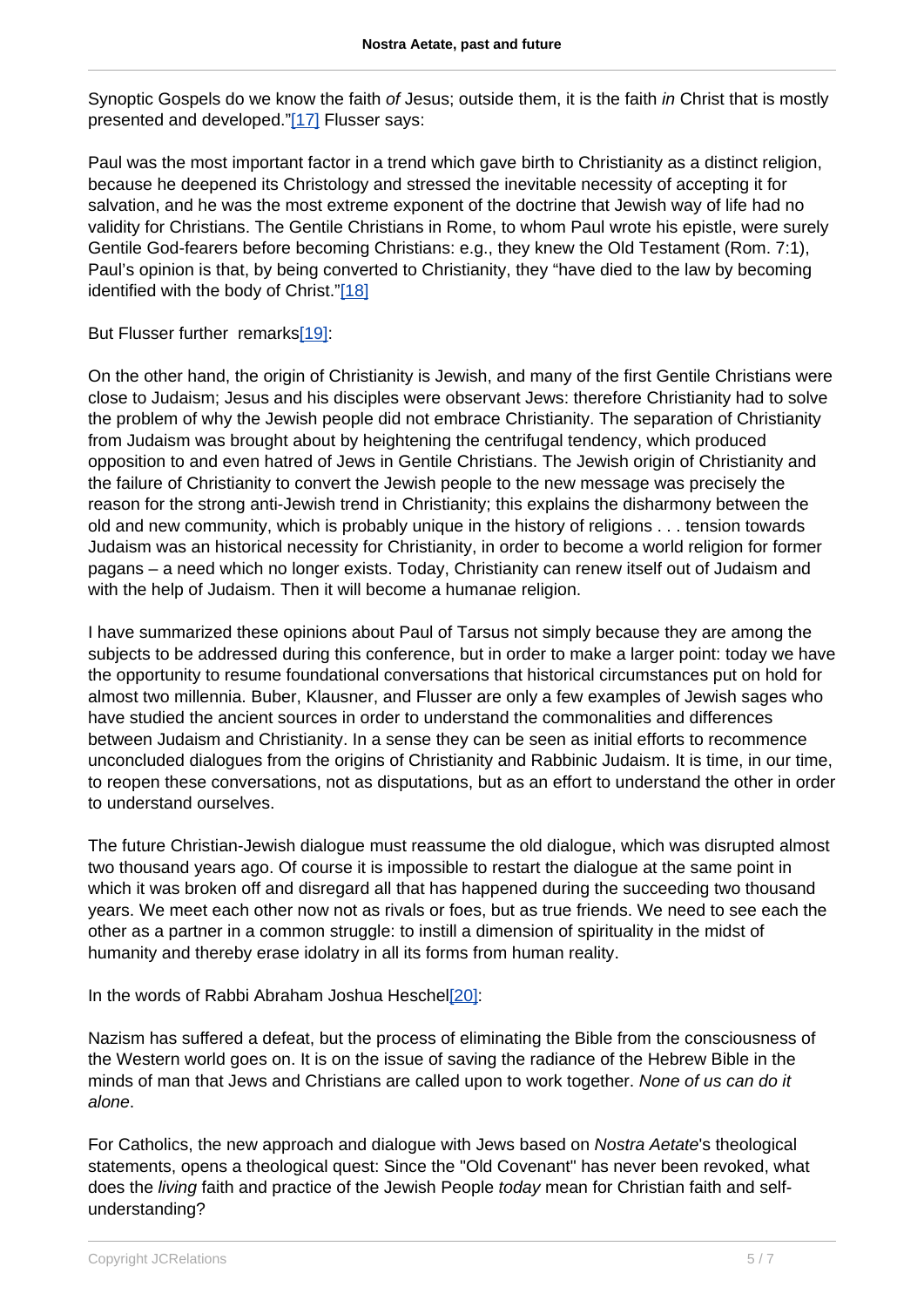For Jews, the new relationship means to take more to heart Maimonides' statement in his authoritative Code[21]:

It is beyond the human mind to fathom the designs of the Creator; for our ways are not His ways, neither are our thoughts His thoughts. All these matters relating to Jesus of Nazareth and the Ishmaelite (Mohammed) who came after him served to clear the way for King Messiah, to prepare the whole world to worship God with one accord, as it is written, "For then will I turn to the peoples a pure language, that they may all call upon the name of the Lord to serve Him with one consent" (Zephaniah 3: 9) Thus the messianic hope, the Torah, and the commandments have become familiar topics –topics of conversation (among the inhabitants) of the far islands of many peoples . . .

There is still a long way before us until Nostra Aetate in its body and spirit will be incorporated into the heart of all the churches and parishes throughout the world, and to become a deeper challenge for Jewish vision on Christianity.

But still, the next step must be to think and to analyze the present dramatic moment in humankind's history in order to continue paving a way for a better future. We have been given an opportunity to be "a blessing to one another," as John Paul II put it. It is therefore our duty in the years ahead to make the most of this unprecedented moment.

- [3] W. W. Norton, New York, 2013.
- [4] Das Wesen des Judentums, Ed. Nathansen und Lamm, Berlin 1905. The Essence of Judaism, Ed. Macmillan and Co., London 1936.
- [5] Judaism and Christianity. Essays by Leo Baeck, Ed. Atheneum, New York 1970, p. 189 292.
- [6] Jorge Cardenal Mejía, Una Presencia en el Concilio, Crónicas y Apuntes del Concilio Vaticano II, Ed. Agape, Buenos Aires 2009, p.. 256 257.
- [7] Documentos del Vaticano II, Ed. Biblioteca de Autores Cristianos, Madrid 1972, p. 611.

[8][conciliaria.com/2012/05/on-improving-catholic-jewish-relations/](http://conciliaria.com/2012/05/on-improving-catholic-jewish-relations/)

[9] Christ Jesus and the Jewish People Today, Philip A. Cunningham, Joseph Sievers, Mary C. Boys, Hans Hermann Henrix & Jesper Svartvik, Editors, Foreword by Walter Cardinal Kasper, Gregorian & Biblical Press, 2011, p.x.

[10] Ibid, p. 15.

[11] Statement by Dr. David Berger Regarding Dabru Emet Ad - September 14, 2000

[12] Zekhuiot HaMiu'tim LeFi HaHalakhah, Tehumin 2, 5741- 1981, p. 169-179

- [13] Darkei Shalom, Tehumin 9, 5748-1988, 71-81
- [14] Ed. Macmillan Co., New York, 1951, p.173-174.
- [15] Ídem, p. 15.
- [16] Yeshu haNotzri, Tel Aviv (1921), Warsaw (1922, 1927), Jerusalem (1933), etc; MiYeshu A´d Paulus, Ed. Mada, Tel Aviv, 1939- 1940.
- [17] David Flusser, Judaism and the origins of Christianity, The Mafnes Press, The Hebrew University, Jerusalem, 1988, p.622
- [18] Idem, p. 631
- [19] Idem, p. 644

[20] From "No Religion is an Island" in: Abraham Joshua Heschel, Moral Grandeur and Spiritual Audacity, edited by Susannah Heschel, Farrar, Straus & Giroux, New York, 1996, p. 248

[21] Hilkhot Melakhim 11: 4, according the uncensored editions of Soncino 5250 (1490), Constantinopolis 5269 (1509) and Amsterdam 5462 (1702). The translation was taken from Herschel's essay quoted in the footnote No. 28, p. 248.

<sup>[1]</sup> Am Oved PublishersLtd. Tel Aviv 2000, third edition (in Hebrew)

<sup>[2]</sup> Macmillan Paperback Edition, Seventh Printing, New York 1979